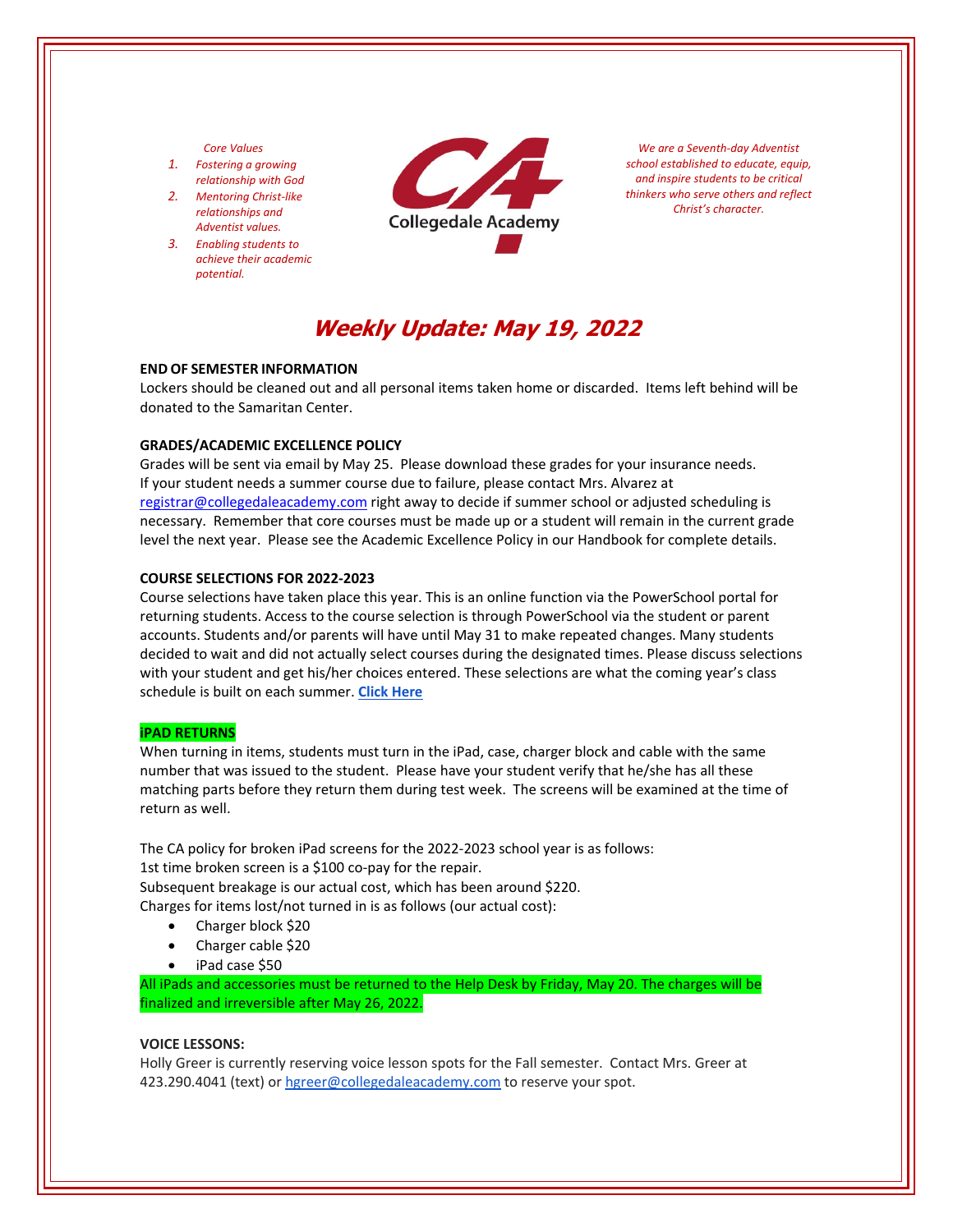# **GRADUATION EVENTS**

May 20, 7 pm, Consecration (Church) Livestream: <https://livestream.com/collegedalesdachurch/churchprograms> May 22, 10 am, Commencement CA Gym) Livestream: <https://livestream.com/collegedaleacademy/graduation>

# **SENIORS:**

You will be notified when to pick up diplomas after graduation. This may take two ‐three weeks please be patient.

## **SUMMER SCHOOL @CA 2022**

Algebra I will be taught this summer by Mr. Sinigaglio. May 25‐July 1, 8 am to 12:10pm each weekday excluding Memorial Day. Cost is \$615.00. A non‐refundable deposit of \$200 is due by May 11, 2022. Each student interested in taking this class must have a teacher recommendation sent to Mr. Sinigaglio. Recommendations should come from the current eighth grade math teacher and can be emailed or phoned in - bsinigaglio@collegedaleacademy.com or 303.915.1515. Please note this is an accelerated class primarily intended for rising freshmen.

#### **MATH PATHWAYS—ACCELERATING IN MATH**

Do you foresee your student needing AP Calculus for his/her desired college degree/career? If so, these are the Pathways to take AP Calculus at Collegedale Academy:

1) Take Algebra I in middle school (8th grade).

2) With teacher recommendations, take Algebra II after Algebra I and Geometry during summer school at CA. See "Summer School @CA" item above.

3) Take an online math during the summer via Edgenuity/CA's Alliance program. Students must have proof of completion (transcripts) of online courses taken before beginning the next level course. Teacher recommendations required along with CA Leadership Team approval.

PREREQUISITES: Pre‐Calculus and AP Statistics require a math score of 19 on the ACT, B grades the previous two semesters in Algebra II and teacher recommendation. AP Calculus requires B grades the previous two semesters in Pre‐Calculus. Sophomores ready for Pre‐Calculus must meet all requirements except the ACT score.

Since Tennessee State Board of Education requires students to take a math course every year during their four years in high school, this pathway to Calculus will mandate the student to take Pre-calculus, even if plans to take Calculus are replaced with Statistics. *The Math Department generally does not encourage students to accelerate more than once.* 

#### **EARLY CHILDHOOD & RISING KINDERGARTENERS:**

We are excited to announce we are now offering a summer program for **EARLY CHILDHOOD & RISING KINDERGARTNERS!** Please see the attached flyer for more information.

## **RE‐ENROLLMENT/NEW STUDENT ENROLLMENT:**

# *Note: The regular application (\$100) fee began April 1.*

It's that time of year to begin planning for next school year – the 2022‐23 school year! Applications are open for new and current students in Early Childhood (preschool aged) – grade 12. Class spaces are limited and typically fill quickly. With a completed application, a spot in the upcoming year's class will be held for returning students, upon their acceptance, until Jan 31. On Feb 1, **all applicants**, new and returning will acquire a class spot in the date order of their completed application, upon acceptance. **[Apply](http://collegedaleacademy.com/apply) Here: collegedaleacademy.com/apply**